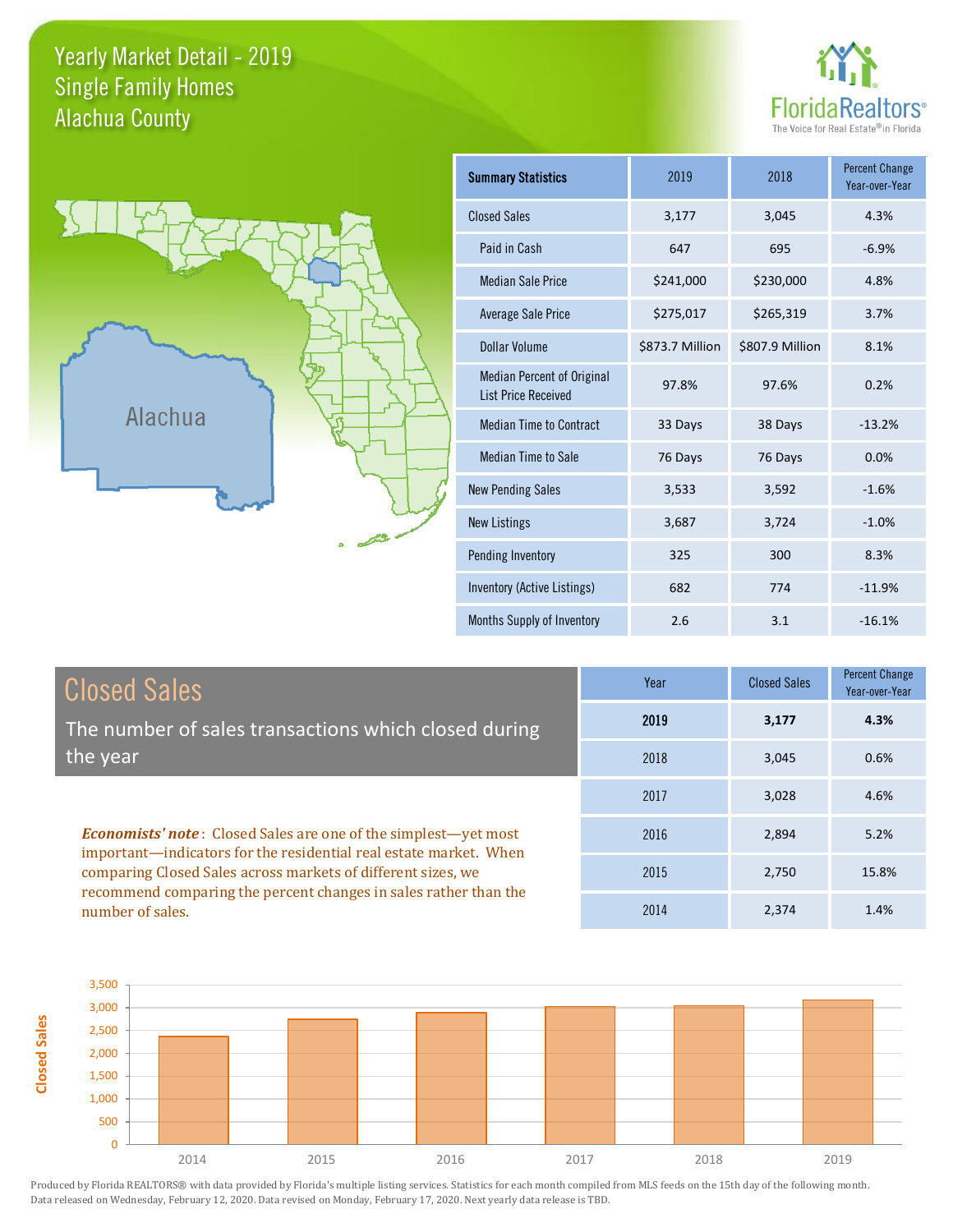#### Yearly Market Detail - 2019 Alachua County Single Family Homes



Year-over-Year

 $$150,000 - $199,999$  602 -3.8% \$200,000 - \$249,999 662 15.5% \$100,000 - \$149,999 290 -21.0% Sale Price Closed Sales Percent Change Less than \$50,000 28 -17.6% \$50,000 - \$99,999 103 -33.1% Closed Sales by Sale Price The number of sales transactions which closed during the year

*Economists' note* : Closed Sales are one of the simplest—yet most important—indicators for the residential real estate market. When comparing Closed Sales across markets of different sizes, we recommend comparing the percent changes in sales rather than the number of sales.



#### Median Time to Contract by Sale Price The median number of days between the listing date and contract date for all Closed Sales during the year

*Economists' note* : Like Time to Sale, Time to Contract is a measure of the length of the home selling process calculated for sales which closed during the year. The difference is that Time to Contract measures the number of days between the initial listing of a property and the signing of the contract which eventually led to the closing of the sale. When the gap between Median Time to Contract and Median Time to Sale grows, it is usually a sign of longer closing times and/or declining numbers of cash sales.

| Sale Price            | <b>Median Time to</b><br>Contract | <b>Percent Change</b><br>Year-over-Year |
|-----------------------|-----------------------------------|-----------------------------------------|
| Less than \$50,000    | 66 Days                           | 214.3%                                  |
| \$50,000 - \$99,999   | 35 Days                           | $-7.9%$                                 |
| $$100,000 - $149,999$ | 26 Days                           | $-33.3%$                                |
| $$150,000 - $199,999$ | 28 Days                           | $-15.2%$                                |
| \$200,000 - \$249,999 | 35 Days                           | $-5.4%$                                 |
| $$250,000 - $299,999$ | 29 Days                           | $-19.4%$                                |
| \$300,000 - \$399,999 | 42 Days                           | $-6.7%$                                 |
| \$400,000 - \$599,999 | 45 Days                           | $-19.6%$                                |
| \$600,000 - \$999,999 | 81 Days                           | 24.6%                                   |
| \$1,000,000 or more   | 38 Days                           | 26.7%                                   |

\$250,000 - \$299,999 559 20.0% \$300,000 - \$399,999 513 15.0%

\$400,000 - \$599,999 294 15.3% \$600,000 - \$999,999 103 8.4%



Produced by Florida REALTORS® with data provided by Florida's multiple listing services. Statistics for each month compiled from MLS feeds on the 15th day of the following month. Data released on Wednesday, February 12, 2020. Data revised on Monday, February 17, 2020. Next yearly data release is TBD.

**Median Time to Contract Median Time to Contract**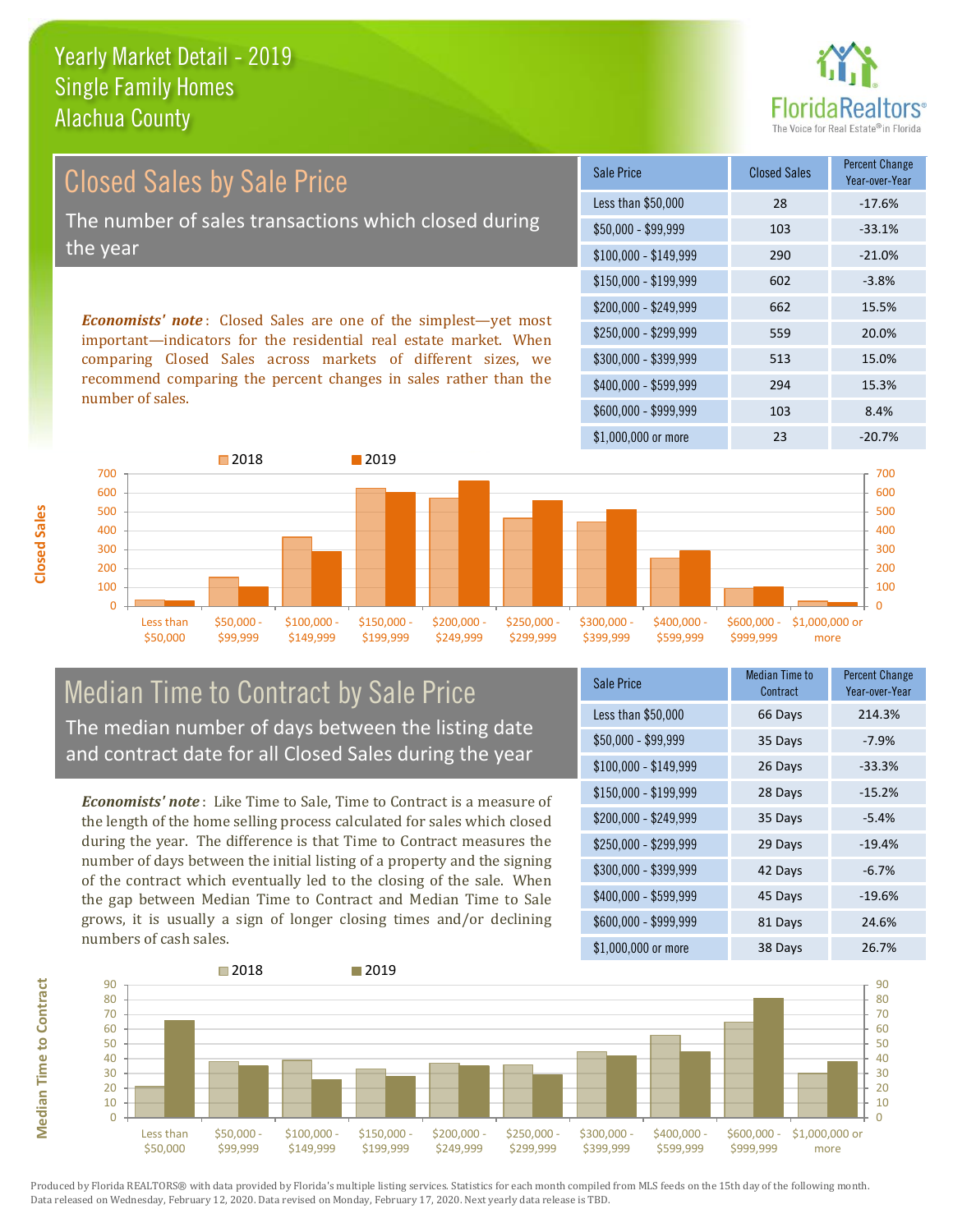

# New Listings by Initial Listing Price

The number of properties put onto the market during the year

*Economists' note:* New Listings tend to rise in delayed response to increasing prices, so they are often seen as a lagging indicator of market health. As prices rise, potential sellers raise their estimations of value—and in the most recent cycle, rising prices have freed up many potential sellers who were previously underwater on their mortgages. Note that in our calculations, we take care to not include properties that were recently taken off the market and quickly relisted, since these are not really *new* listings.

| <b>Initial Listing Price</b> | <b>New Listings</b> | <b>Percent Change</b><br>Year-over-Year |
|------------------------------|---------------------|-----------------------------------------|
| Less than \$50,000           | 31                  | $-26.2%$                                |
| $$50,000 - $99,999$          | 127                 | $-20.1%$                                |
| $$100,000 - $149,999$        | 311                 | $-22.8%$                                |
| $$150,000 - $199,999$        | 620                 | $-11.2%$                                |
| \$200,000 - \$249,999        | 666                 | $-0.3%$                                 |
| \$250,000 - \$299,999        | 663                 | 12.0%                                   |
| \$300,000 - \$399,999        | 657                 | 9.1%                                    |
| \$400,000 - \$599,999        | 412                 | 14.4%                                   |
| \$600,000 - \$999,999        | 164                 | 10.1%                                   |
| \$1,000,000 or more          | 36                  | $-29.4%$                                |



#### Inventory by Current Listing Price The number of property listings active at the end of the year

*Economists' note* : There are a number of ways to define and calculate Inventory. Our method is to simply count the number of active listings on the last day of the year, since it is the most current. Inventory rises when New Listings are outpacing the number of listings that go offmarket (regardless of whether they actually sell). Likewise, it falls when New Listings aren't keeping up with the rate at which homes are going off-market.

| <b>Current Listing Price</b> | Inventory | <b>Percent Change</b><br>Year-over-Year |
|------------------------------|-----------|-----------------------------------------|
| Less than \$50,000           | 5         | $-37.5%$                                |
| $$50,000 - $99,999$          | 19        | $-51.3%$                                |
| $$100,000 - $149,999$        | 51        | $-17.7%$                                |
| $$150,000 - $199,999$        | 76        | $-20.8%$                                |
| \$200,000 - \$249,999        | 90        | $-26.2%$                                |
| \$250,000 - \$299,999        | 98        | $-20.3%$                                |
| \$300,000 - \$399,999        | 158       | 13.7%                                   |
| \$400,000 - \$599,999        | 105       | 4.0%                                    |
| \$600,000 - \$999,999        | 59        | 3.5%                                    |
| \$1,000,000 or more          | 21        | $-22.2%$                                |



Produced by Florida REALTORS® with data provided by Florida's multiple listing services. Statistics for each month compiled from MLS feeds on the 15th day of the following month. Data released on Wednesday, February 12, 2020. Data revised on Monday, February 17, 2020. Next yearly data release is TBD.

**Inventory**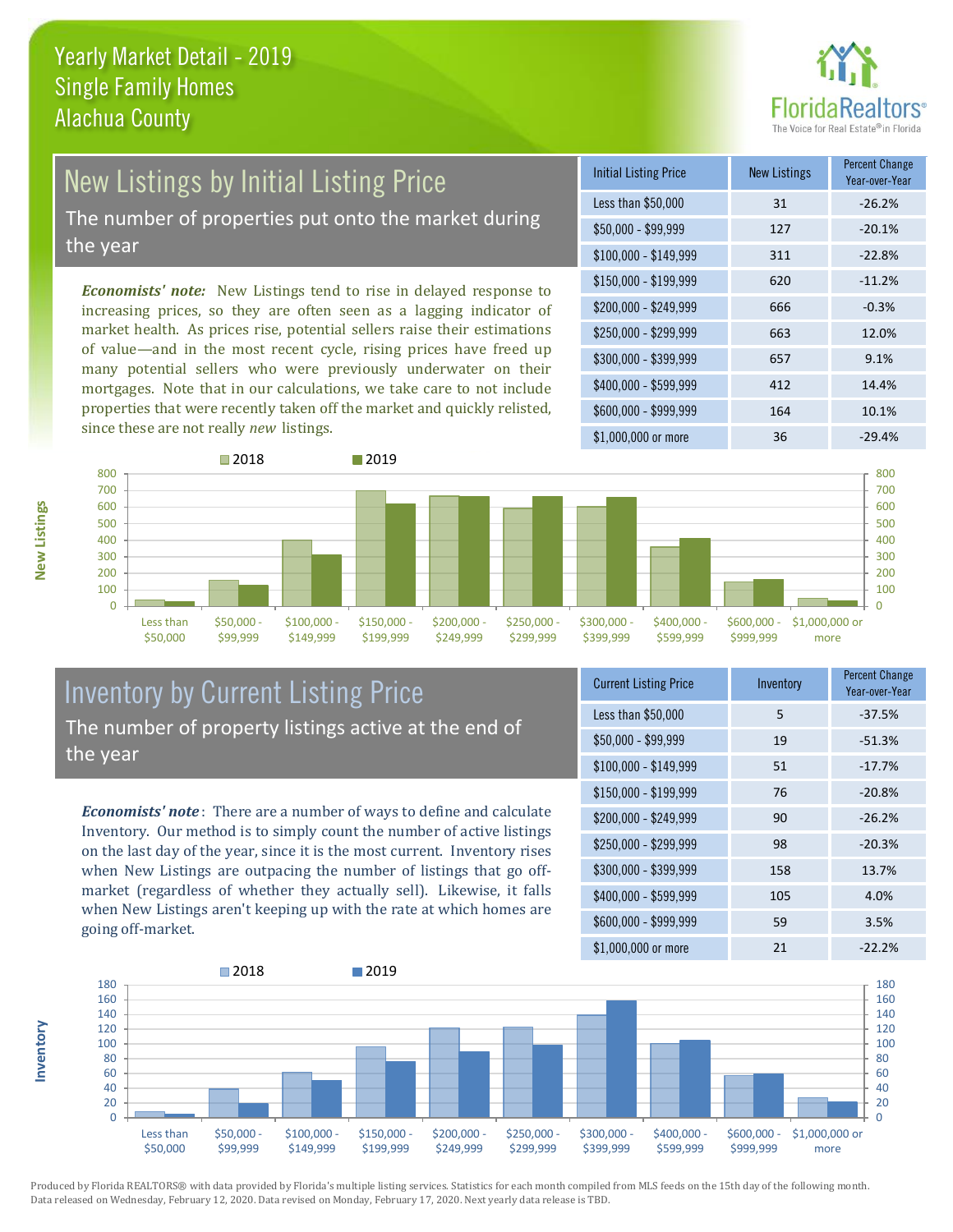### Yearly Distressed Market - 2019 Alachua County Single Family Homes



|         |                          |                          | 2019      | 2018      | <b>Percent Change</b><br>Year-over-Year |
|---------|--------------------------|--------------------------|-----------|-----------|-----------------------------------------|
|         | <b>Traditional</b>       | <b>Closed Sales</b>      | 3,105     | 2,955     | 5.1%                                    |
|         |                          | <b>Median Sale Price</b> | \$244,900 | \$234,900 | 4.3%                                    |
|         | Foreclosure/REO          | <b>Closed Sales</b>      | 62        | 75        | $-17.3%$                                |
| Alachua | <b>Median Sale Price</b> | \$132,500                | \$114,900 | 15.3%     |                                         |
|         | <b>Short Sale</b>        | <b>Closed Sales</b>      | 10        | 15        | $-33.3%$                                |
|         |                          | <b>Median Sale Price</b> | \$176,703 | \$155,000 | 14.0%                                   |
|         |                          |                          |           |           |                                         |



**■Traditional ■Foreclosure/REO** Short Sale

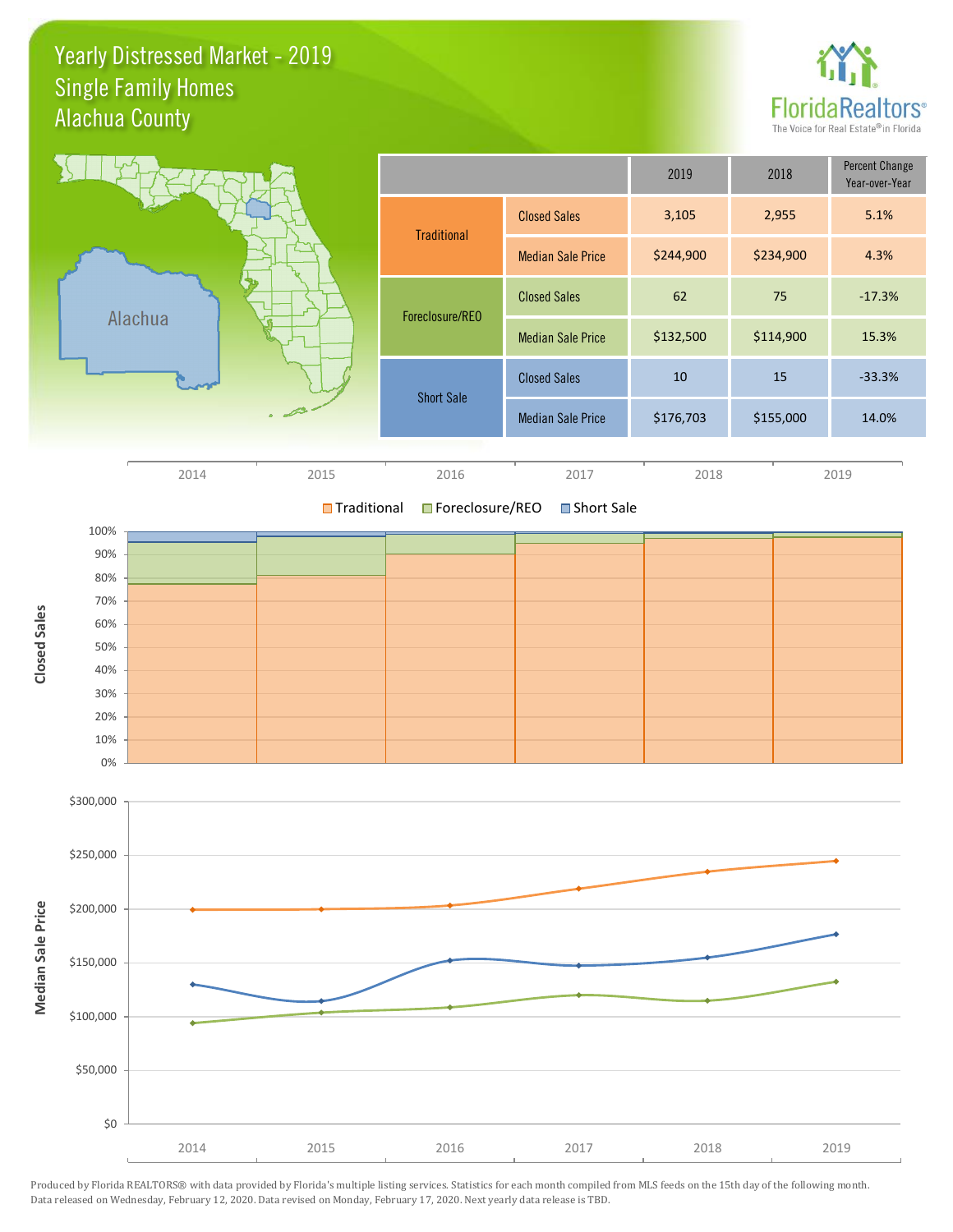Yearly Market Detail - 2019 Alachua County Townhouses and Condos



Percent Change Year-over-Year



| <b>Summary Statistics</b>                                       | 2019            | 2018            | <b>Percent Change</b><br>Year-over-Year |
|-----------------------------------------------------------------|-----------------|-----------------|-----------------------------------------|
| <b>Closed Sales</b>                                             | 844             | 901             | $-6.3%$                                 |
| Paid in Cash                                                    | 441             | 497             | $-11.3%$                                |
| <b>Median Sale Price</b>                                        | \$129,000       | \$119,900       | 7.6%                                    |
| <b>Average Sale Price</b>                                       | \$133,515       | \$121,083       | 10.3%                                   |
| <b>Dollar Volume</b>                                            | \$112.7 Million | \$109.1 Million | 3.3%                                    |
| <b>Median Percent of Original</b><br><b>List Price Received</b> | 97.1%           | 96.8%           | 0.3%                                    |
| <b>Median Time to Contract</b>                                  | 19 Days         | 26 Days         | $-26.9%$                                |
| <b>Median Time to Sale</b>                                      | 53 Days         | 56 Days         | $-5.4%$                                 |
| <b>New Pending Sales</b>                                        | 952             | 1,050           | $-9.3%$                                 |
| <b>New Listings</b>                                             | 923             | 1,038           | $-11.1%$                                |
| <b>Pending Inventory</b>                                        | 62              | 56              | 10.7%                                   |
| Inventory (Active Listings)                                     | 111             | 131             | $-15.3%$                                |
| Months Supply of Inventory                                      | 1.6             | 1.7             | $-5.9%$                                 |

| Closed Sales                                                                                                                                | Year | <b>Closed Sales</b> |  |
|---------------------------------------------------------------------------------------------------------------------------------------------|------|---------------------|--|
| The number of sales transactions which closed during                                                                                        | 2019 | 844                 |  |
| the year                                                                                                                                    | 2018 | 901                 |  |
|                                                                                                                                             | 2017 | 826                 |  |
| <b>Economists' note:</b> Closed Sales are one of the simplest—yet most<br>important—indicators for the residential real estate market. When | 2016 | 797                 |  |

important—indicators for the residential real estate comparing Closed Sales across markets of different sizes, we recommend comparing the percent changes in sales rather than the number of sales.

**Closed Sales**

| 2019 | 844 | $-6.3%$ |
|------|-----|---------|
| 2018 | 901 | 9.1%    |
| 2017 | 826 | 3.6%    |
| 2016 | 797 | 17.0%   |
| 2015 | 681 | 8.6%    |
| 2014 | 627 | 0.5%    |

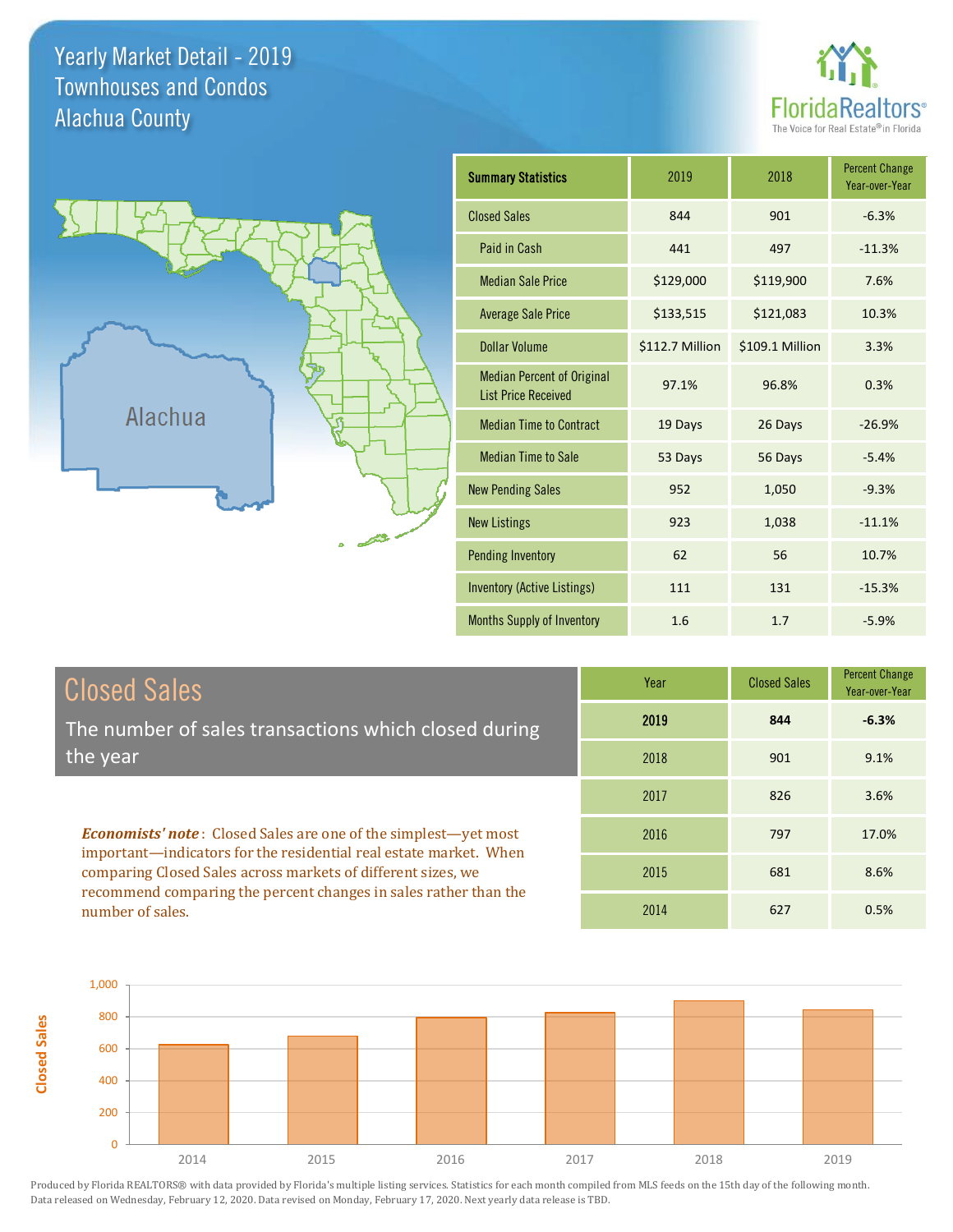Yearly Market Detail - 2019 Alachua County Townhouses and Condos



Closed Sales by Sale Price The number of sales transactions which closed during the year

*Economists' note* : Closed Sales are one of the simplest—yet most important—indicators for the residential real estate market. When comparing Closed Sales across markets of different sizes, we recommend comparing the percent changes in sales rather than the number of sales.

| <b>Sale Price</b>     | <b>Closed Sales</b> | <b>Percent Change</b><br>Year-over-Year |
|-----------------------|---------------------|-----------------------------------------|
| Less than \$50,000    | 27                  | $-49.1%$                                |
| $$50,000 - $99,999$   | 220                 | $-24.7%$                                |
| $$100,000 - $149,999$ | 354                 | $-1.7%$                                 |
| \$150,000 - \$199,999 | 151                 | 26.9%                                   |
| \$200,000 - \$249,999 | 57                  | 11.8%                                   |
| \$250,000 - \$299,999 | 24                  | 26.3%                                   |
| \$300,000 - \$399,999 | 7                   | 40.0%                                   |
| \$400,000 - \$599,999 | 4                   | 300.0%                                  |
| \$600,000 - \$999,999 | $\Omega$            | $-100.0%$                               |
| \$1,000,000 or more   | ŋ                   | N/A                                     |



Median Time to Contract by Sale Price The median number of days between the listing date and contract date for all Closed Sales during the year

*Economists' note* : Like Time to Sale, Time to Contract is a measure of the length of the home selling process calculated for sales which closed during the year. The difference is that Time to Contract measures the number of days between the initial listing of a property and the signing of the contract which eventually led to the closing of the sale. When the gap between Median Time to Contract and Median Time to Sale grows, it is usually a sign of longer closing times and/or declining numbers of cash sales.

| <b>Sale Price</b>     | <b>Median Time to</b><br>Contract | <b>Percent Change</b><br>Year-over-Year |
|-----------------------|-----------------------------------|-----------------------------------------|
| Less than \$50,000    | 36 Days                           | 20.0%                                   |
| \$50,000 - \$99,999   | 24 Days                           | 4.3%                                    |
| $$100,000 - $149,999$ | 14 Days                           | $-41.7%$                                |
| $$150,000 - $199,999$ | 11 Days                           | $-62.1%$                                |
| \$200,000 - \$249,999 | 32 Days                           | $-27.3%$                                |
| \$250,000 - \$299,999 | 41 Days                           | 46.4%                                   |
| \$300,000 - \$399,999 | 124 Days                          | 103.3%                                  |
| \$400,000 - \$599,999 | 0 Days                            | $-100.0%$                               |
| \$600,000 - \$999,999 | (No Sales)                        | N/A                                     |
| \$1,000,000 or more   | (No Sales)                        | N/A                                     |



**Median Time to Contract**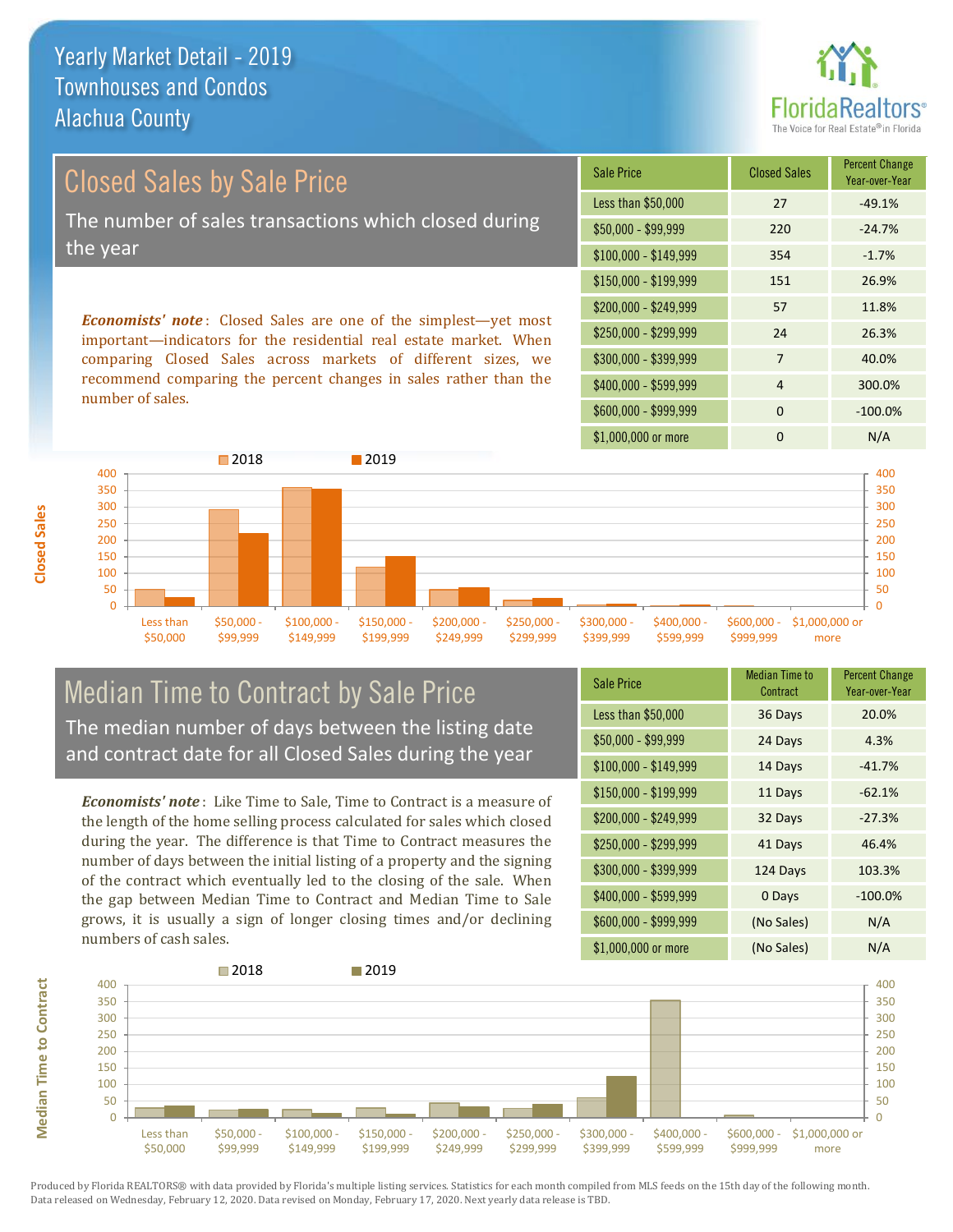

## New Listings by Initial Listing Price

The number of properties put onto the market during the year

*Economists' note:* New Listings tend to rise in delayed response to increasing prices, so they are often seen as a lagging indicator of market health. As prices rise, potential sellers raise their estimations of value—and in the most recent cycle, rising prices have freed up many potential sellers who were previously underwater on their mortgages. Note that in our calculations, we take care to not include properties that were recently taken off the market and quickly relisted, since these are not really *new* listings.

| <b>Initial Listing Price</b> | <b>New Listings</b> | <b>Percent Change</b><br>Year-over-Year |
|------------------------------|---------------------|-----------------------------------------|
| Less than \$50,000           | 17                  | $-65.3%$                                |
| \$50,000 - \$99,999          | 239                 | $-27.6%$                                |
| $$100,000 - $149,999$        | 367                 | $-9.6%$                                 |
| $$150,000 - $199,999$        | 184                 | 26.0%                                   |
| \$200,000 - \$249,999        | 64                  | 12.3%                                   |
| \$250,000 - \$299,999        | 37                  | 0.0%                                    |
| \$300,000 - \$399,999        | 7                   | $-12.5%$                                |
| \$400,000 - \$599,999        | 6                   | 50.0%                                   |
| \$600,000 - \$999,999        | $\mathcal{P}$       | 100.0%                                  |
| \$1,000,000 or more          | ŋ                   | N/A                                     |



### Inventory by Current Listing Price The number of property listings active at the end of the year

*Economists' note* : There are a number of ways to define and calculate Inventory. Our method is to simply count the number of active listings on the last day of the year, since it is the most current. Inventory rises when New Listings are outpacing the number of listings that go offmarket (regardless of whether they actually sell). Likewise, it falls when New Listings aren't keeping up with the rate at which homes are going off-market.

| <b>Current Listing Price</b> | Inventory      | <b>Percent Change</b><br>Year-over-Year |
|------------------------------|----------------|-----------------------------------------|
| Less than \$50,000           | $\mathcal{P}$  | $-75.0%$                                |
| $$50,000 - $99,999$          | 30             | $-28.6%$                                |
| $$100,000 - $149,999$        | 32             | $-8.6%$                                 |
| $$150,000 - $199,999$        | 15             | 15.4%                                   |
| \$200,000 - \$249,999        | 8              | $-55.6%$                                |
| \$250,000 - \$299,999        | 11             | 37.5%                                   |
| \$300,000 - \$399,999        | $\overline{7}$ | 250.0%                                  |
| \$400,000 - \$599,999        | 4              | $-20.0%$                                |
| \$600,000 - \$999,999        | $\overline{2}$ | N/A                                     |
| \$1,000,000 or more          | O              | N/A                                     |



Produced by Florida REALTORS® with data provided by Florida's multiple listing services. Statistics for each month compiled from MLS feeds on the 15th day of the following month. Data released on Wednesday, February 12, 2020. Data revised on Monday, February 17, 2020. Next yearly data release is TBD.

**Inventory**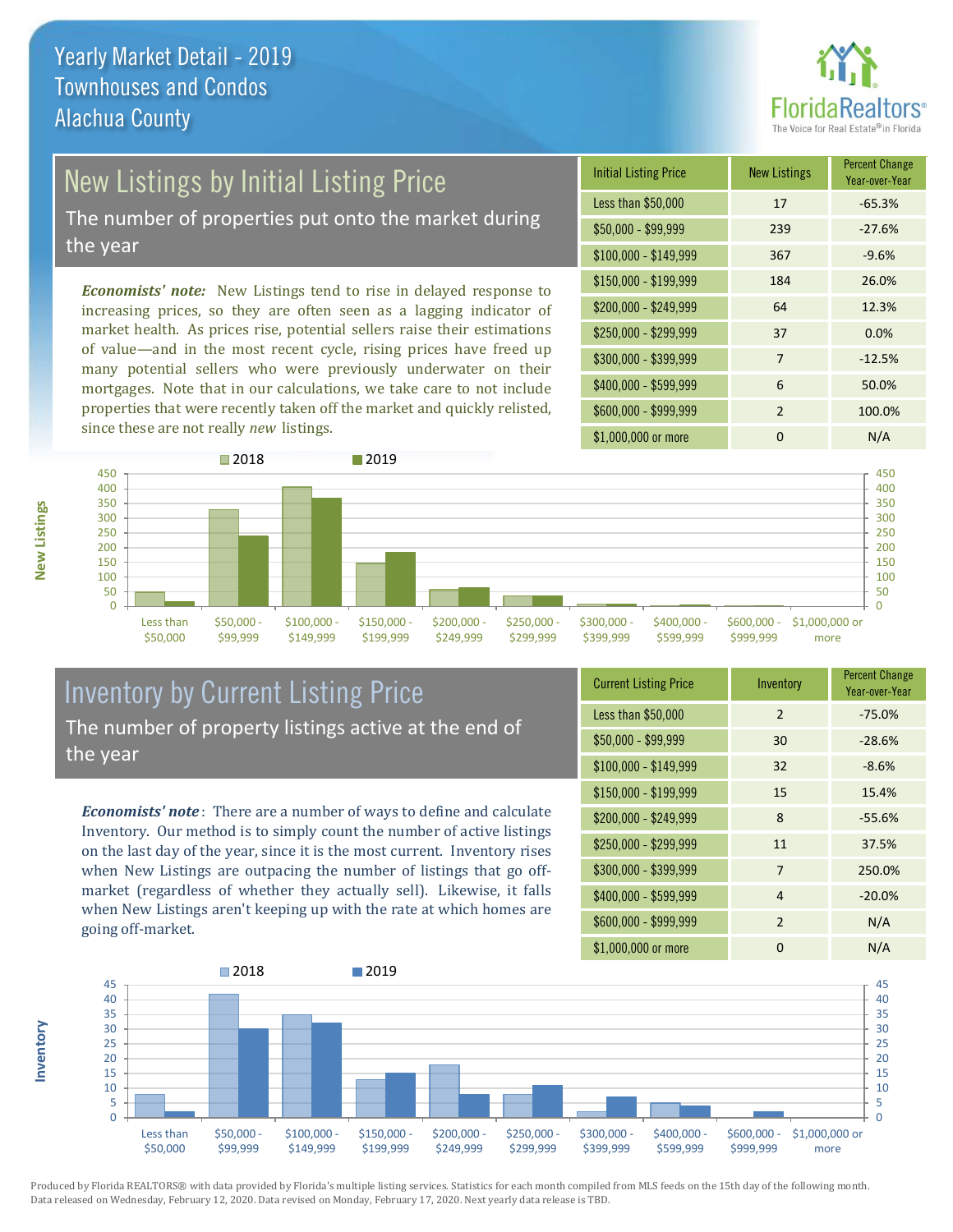Yearly Distressed Market - 2019 Alachua County Townhouses and Condos





**■Traditional ■Foreclosure/REO** Short Sale

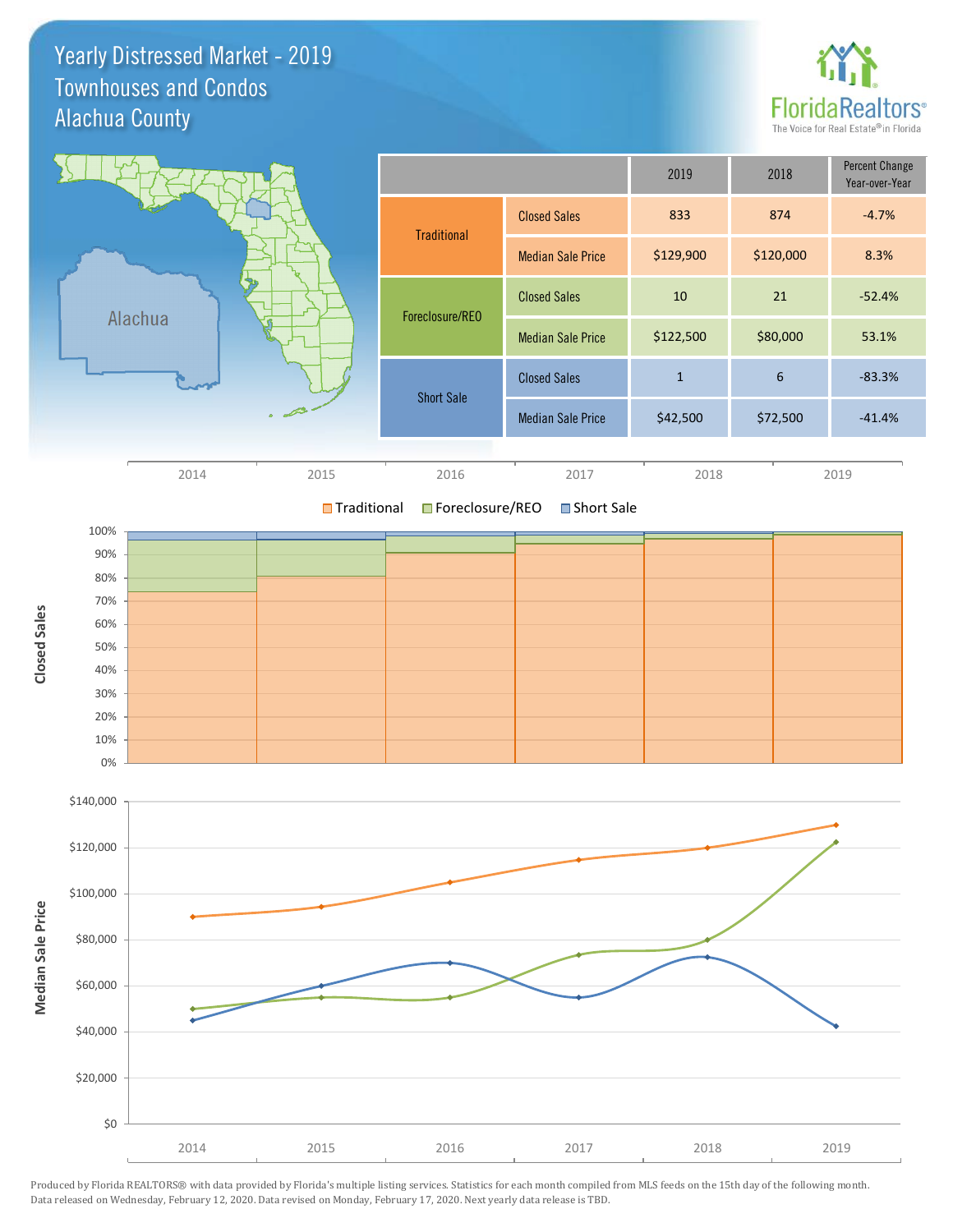### Yearly Market Detail - 2019 Alachua County Manufactured Homes



**Percent Change** 



| <b>Summary Statistics</b>                                       | 2019           | 2018           | <b>Percent Change</b><br>Year-over-Year |
|-----------------------------------------------------------------|----------------|----------------|-----------------------------------------|
| <b>Closed Sales</b>                                             | 132            | 107            | 23.4%                                   |
| Paid in Cash                                                    | 68             | 51             | 33.3%                                   |
| <b>Median Sale Price</b>                                        | \$95,000       | \$89,500       | 6.1%                                    |
| <b>Average Sale Price</b>                                       | \$102,210      | \$96,555       | 5.9%                                    |
| <b>Dollar Volume</b>                                            | \$13.5 Million | \$10.3 Million | 30.6%                                   |
| <b>Median Percent of Original</b><br><b>List Price Received</b> | 92.0%          | 95.0%          | $-3.2%$                                 |
| <b>Median Time to Contract</b>                                  | 57 Days        | 37 Days        | 54.1%                                   |
| <b>Median Time to Sale</b>                                      | 98 Days        | 90 Days        | 8.9%                                    |
| <b>New Pending Sales</b>                                        | 169            | 136            | 24.3%                                   |
| <b>New Listings</b>                                             | 173            | 164            | 5.5%                                    |
| <b>Pending Inventory</b>                                        | 22             | 16             | 37.5%                                   |
| Inventory (Active Listings)                                     | 44             | 54             | $-18.5%$                                |
| Months Supply of Inventory                                      | 4.0            | 6.1            | $-34.4%$                                |

| <b>Closed Sales</b>                                  | Year |
|------------------------------------------------------|------|
| The number of sales transactions which closed during | 2019 |
| the year                                             | 2018 |
|                                                      | 2017 |

*Economists' note* : Closed Sales are one of the simplest—yet most important—indicators for the residential real estate market. When comparing Closed Sales across markets of different sizes, we recommend comparing the percent changes in sales rather than the number of sales.

**Closed Sales**

| Year | <b>Closed Sales</b> | $\cdots$<br>Year-over-Year |
|------|---------------------|----------------------------|
| 2019 | 132                 | 23.4%                      |
| 2018 | 107                 | $-18.3%$                   |
| 2017 | 131                 | 8.3%                       |
| 2016 | 121                 | 17.5%                      |
| 2015 | 103                 | 2.0%                       |
| 2014 | 101                 | 32.9%                      |

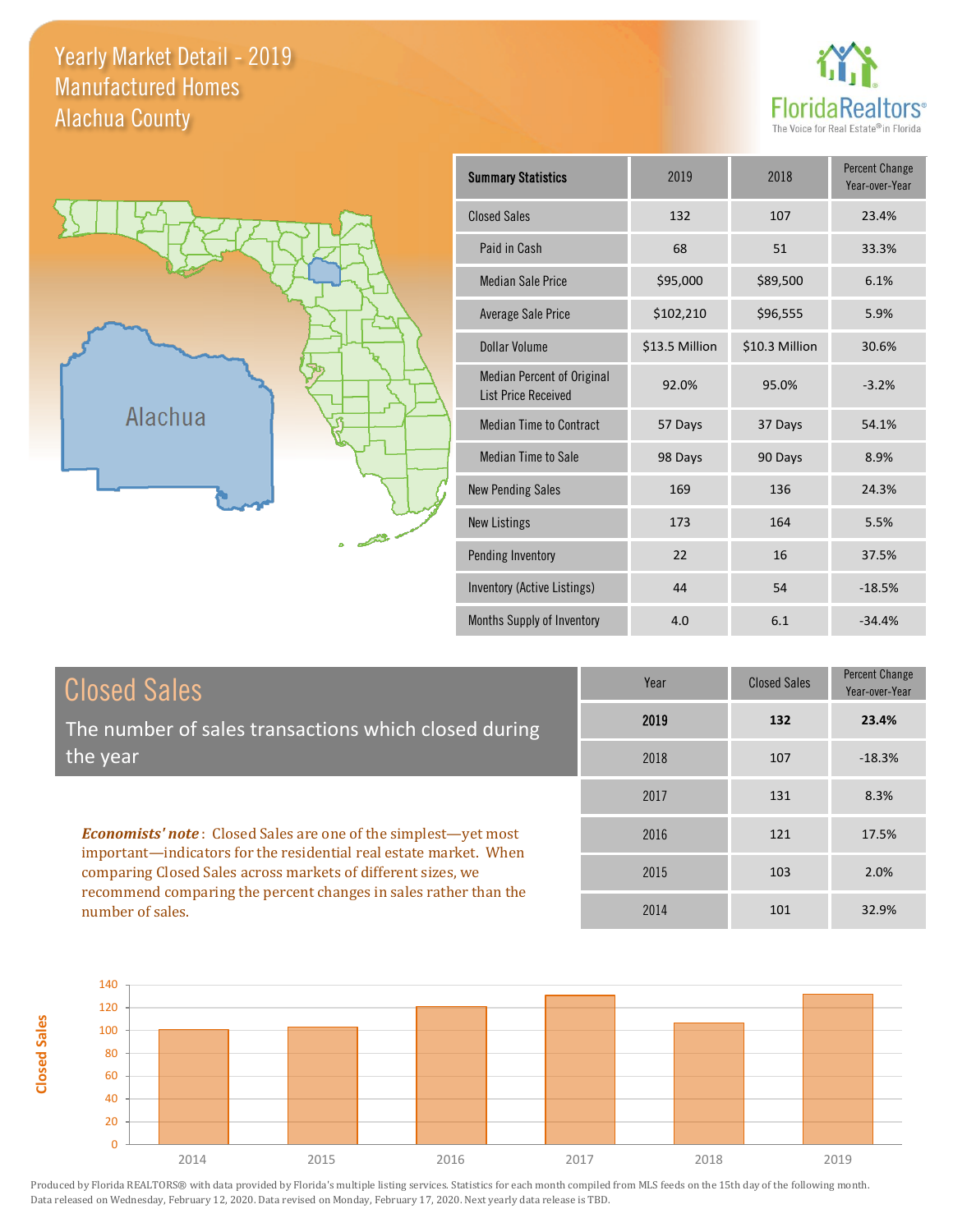

Closed Sales by Sale Price The number of sales transactions which closed during the year

*Economists' note* : Closed Sales are one of the simplest—yet most important—indicators for the residential real estate market. When comparing Closed Sales across markets of different sizes, we recommend comparing the percent changes in sales rather than the number of sales.

| Sale Price            | <b>Closed Sales</b> | <b>Percent Change</b><br>Year-over-Year |
|-----------------------|---------------------|-----------------------------------------|
| Less than \$50,000    | 21                  | 31.3%                                   |
| $$50,000 - $99,999$   | 51                  | 21.4%                                   |
| $$100,000 - $149,999$ | 39                  | 5.4%                                    |
| $$150,000 - $199,999$ | 15                  | 66.7%                                   |
| \$200,000 - \$249,999 | 4                   | 100.0%                                  |
| \$250,000 - \$299,999 | $\mathcal{P}$       | 100.0%                                  |
| \$300,000 - \$399,999 | 0                   | N/A                                     |
| \$400,000 - \$599,999 | $\Omega$            | N/A                                     |
| \$600,000 - \$999,999 | $\Omega$            | N/A                                     |
| \$1,000,000 or more   | ŋ                   | N/A                                     |



#### Median Time to Contract by Sale Price The median number of days between the listing date and contract date for all Closed Sales during the year

*Economists' note* : Like Time to Sale, Time to Contract is a measure of the length of the home selling process calculated for sales which closed during the year. The difference is that Time to Contract measures the number of days between the initial listing of a property and the signing of the contract which eventually led to the closing of the sale. When the gap between Median Time to Contract and Median Time to Sale grows, it is usually a sign of longer closing times and/or declining numbers of cash sales.

| Sale Price            | Median Time to<br>Contract | <b>Percent Change</b><br>Year-over-Year |
|-----------------------|----------------------------|-----------------------------------------|
| Less than \$50,000    | 52 Days                    | 33.3%                                   |
| \$50,000 - \$99,999   | 60 Days                    | 66.7%                                   |
| $$100,000 - $149,999$ | 52 Days                    | 36.8%                                   |
| $$150,000 - $199,999$ | 53 Days                    | 96.3%                                   |
| \$200,000 - \$249,999 | 74 Days                    | 8.8%                                    |
| \$250,000 - \$299,999 | 156 Days                   | 225.0%                                  |
| \$300,000 - \$399,999 | (No Sales)                 | N/A                                     |
| \$400,000 - \$599,999 | (No Sales)                 | N/A                                     |
| \$600,000 - \$999,999 | (No Sales)                 | N/A                                     |
| \$1,000,000 or more   | (No Sales)                 | N/A                                     |

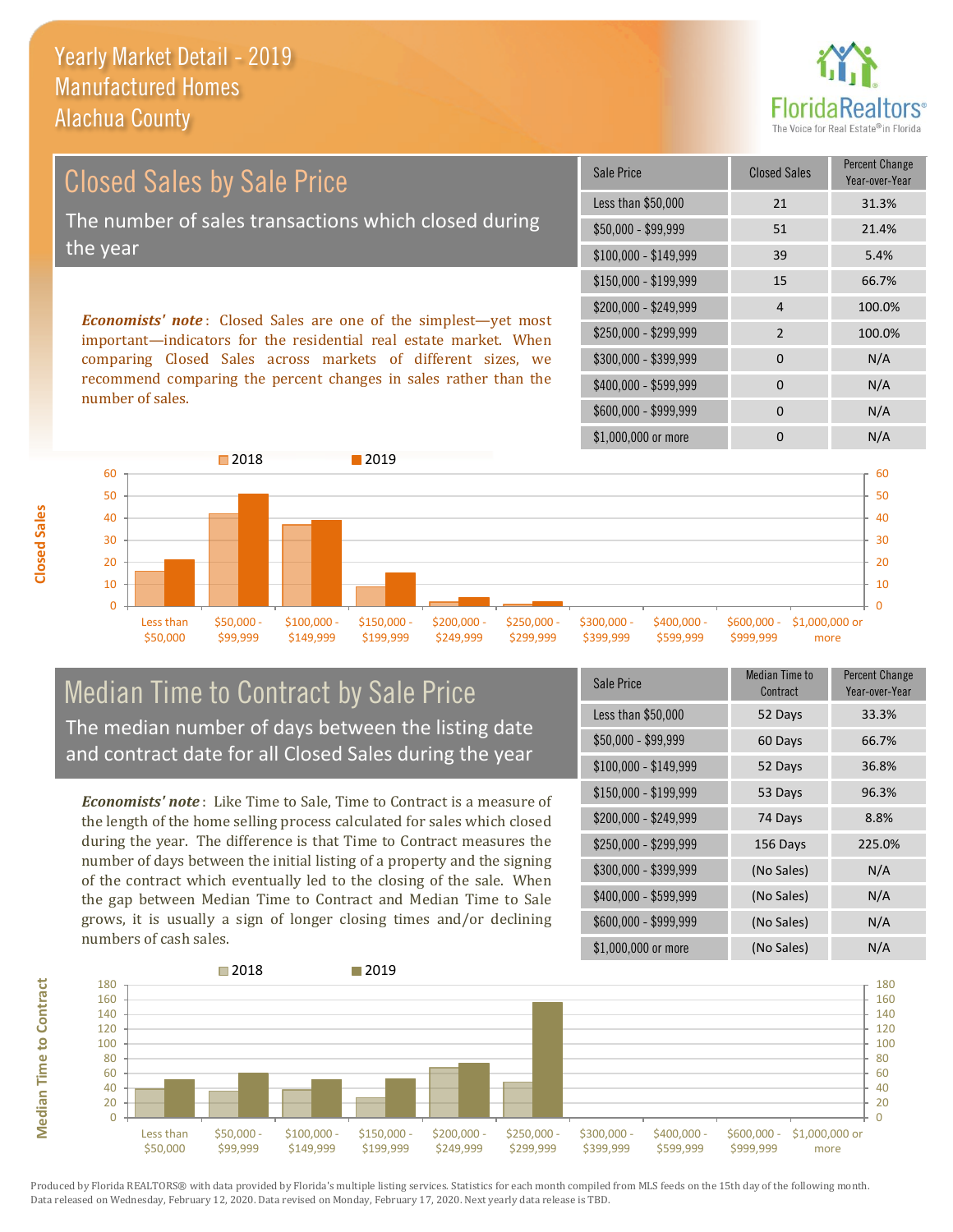

## New Listings by Initial Listing Price

The number of properties put onto the market during the year

*Economists' note:* New Listings tend to rise in delayed response to increasing prices, so they are often seen as a lagging indicator of market health. As prices rise, potential sellers raise their estimations of value—and in the most recent cycle, rising prices have freed up many potential sellers who were previously underwater on their mortgages. Note that in our calculations, we take care to not include properties that were recently taken off the market and quickly relisted, since these are not really *new* listings.





### Inventory by Current Listing Price The number of property listings active at the end of the year

*Economists' note* : There are a number of ways to define and calculate Inventory. Our method is to simply count the number of active listings on the last day of the year, since it is the most current. Inventory rises when New Listings are outpacing the number of listings that go offmarket (regardless of whether they actually sell). Likewise, it falls when New Listings aren't keeping up with the rate at which homes are going off-market.

| <b>Current Listing Price</b> | Inventory      | Percent Change<br>Year-over-Year |
|------------------------------|----------------|----------------------------------|
| Less than \$50,000           | 5              | 0.0%                             |
| $$50,000 - $99,999$          | 7              | $-70.8%$                         |
| $$100,000 - $149,999$        | 14             | 0.0%                             |
| $$150,000 - $199,999$        | 10             | 66.7%                            |
| \$200,000 - \$249,999        | 3              | 50.0%                            |
| \$250,000 - \$299,999        | 1              | $-66.7%$                         |
| \$300,000 - \$399,999        | $\overline{2}$ | N/A                              |
| \$400,000 - \$599,999        | $\mathbf{1}$   | N/A                              |
| \$600,000 - \$999,999        | $\mathbf{1}$   | N/A                              |
| \$1,000,000 or more          | 0              | N/A                              |



Produced by Florida REALTORS® with data provided by Florida's multiple listing services. Statistics for each month compiled from MLS feeds on the 15th day of the following month. Data released on Wednesday, February 12, 2020. Data revised on Monday, February 17, 2020. Next yearly data release is TBD.

**Inventory**